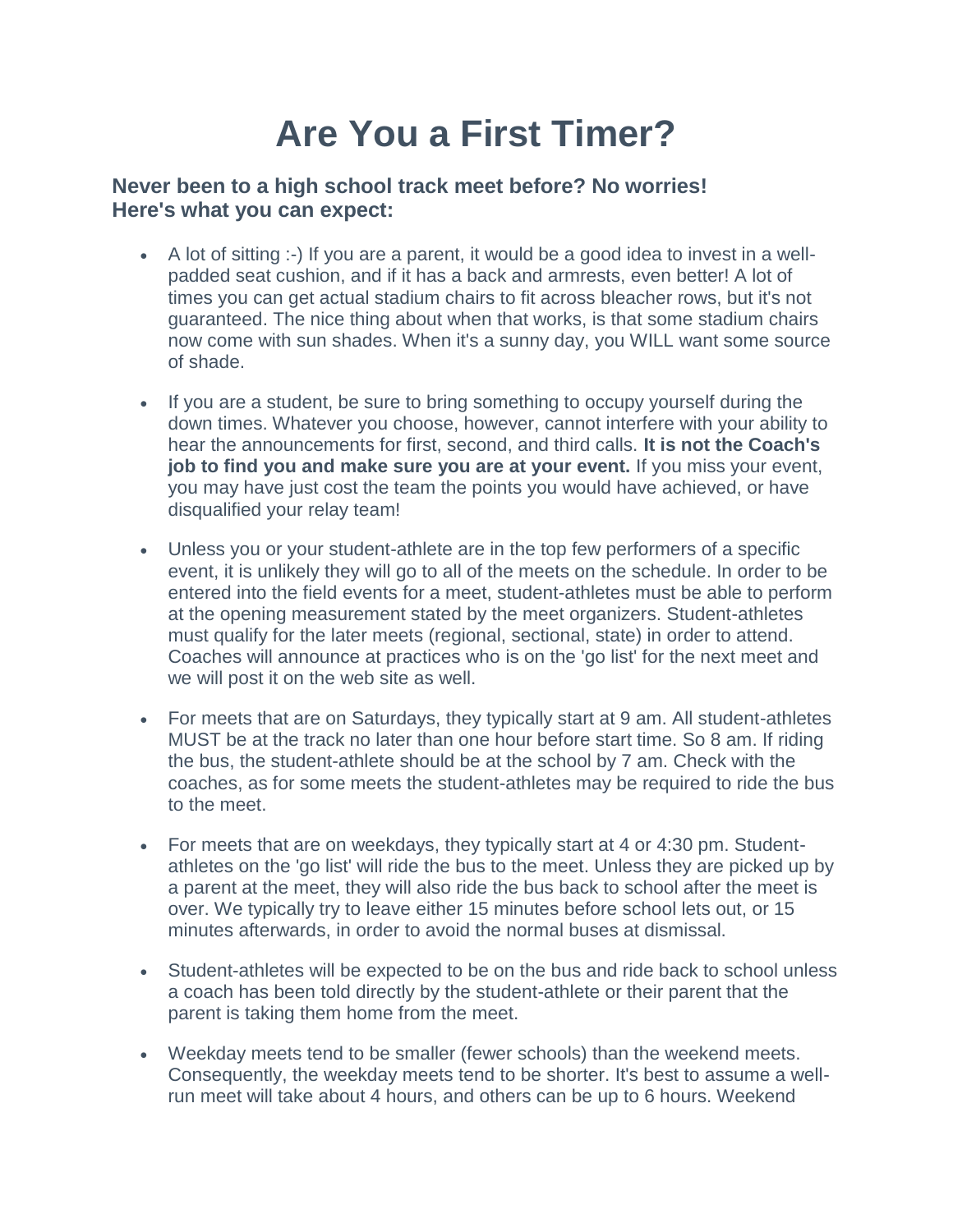meets are an all-day affair. You should assume weekend meets will take no less time than 6 hours for an extremely well-run meet, but bigger meets or less wellrun meets could take 8 - 10 hours on a Saturday. You'll get a feel for which schools have the best run meets after you've been through a few :-)

- Since these meets are a lot of 'hurry up and wait', it's important for the studentathlete to maintain their hydration level with water and their energy level with proper nutrition. It is very unlikely they will get proper nutrition from the concession stand - please don't send them there! The Coaches and Booster Club will put together a list of donations for parents to contribute to the team as a whole (see the sign-up genius [HERE\)](http://www.signupgenius.com/go/60b0f4baba622a75-nhstrack), but you should plan for your studentathlete to bring nutritious snacks that are specific to their energy requirements that day.
- Student-athletes should STAY OUT OF THE SUN get in the shade! whenever not participating in their events. The sun does nothing but suck the energy out of you!
- At a standard meet, the events typically are held in this order:
	- o In general, Field Events, then Running Events
	- o Once the Running Events begin, it is a rolling schedule (stated times are no longer valid, some events may be earlier or later depending on how the races go)
	- $\circ$  As an EXAMPLE ONLY (do NOT depend on these times), it could go like this:
		- Field Events 9 am
			- Girls Trip Jump
			- **Boys Long Jump**
			- Girls Pole Vault
			- Boys High Jump
			- Girls Shot Put
			- **Boys Discus**
		- Field Events Continued 12 pm or earlier
			- **Boys Trip Jump**
			- Girls Long Jump
			- **Boys Pole Vault**
			- Girls High Jump
			- Boys Shot Put
			- Girls Discus
		- Running Events 12:30 pm
			- Boys and Girls 3200m will run DURING Field Events at some meets, at others it may be at the very end after the 4x400 Relay
		- Running Events 1:00 pm
			- 4x800 Relay
			- 4x100 Relay
			- 1600m